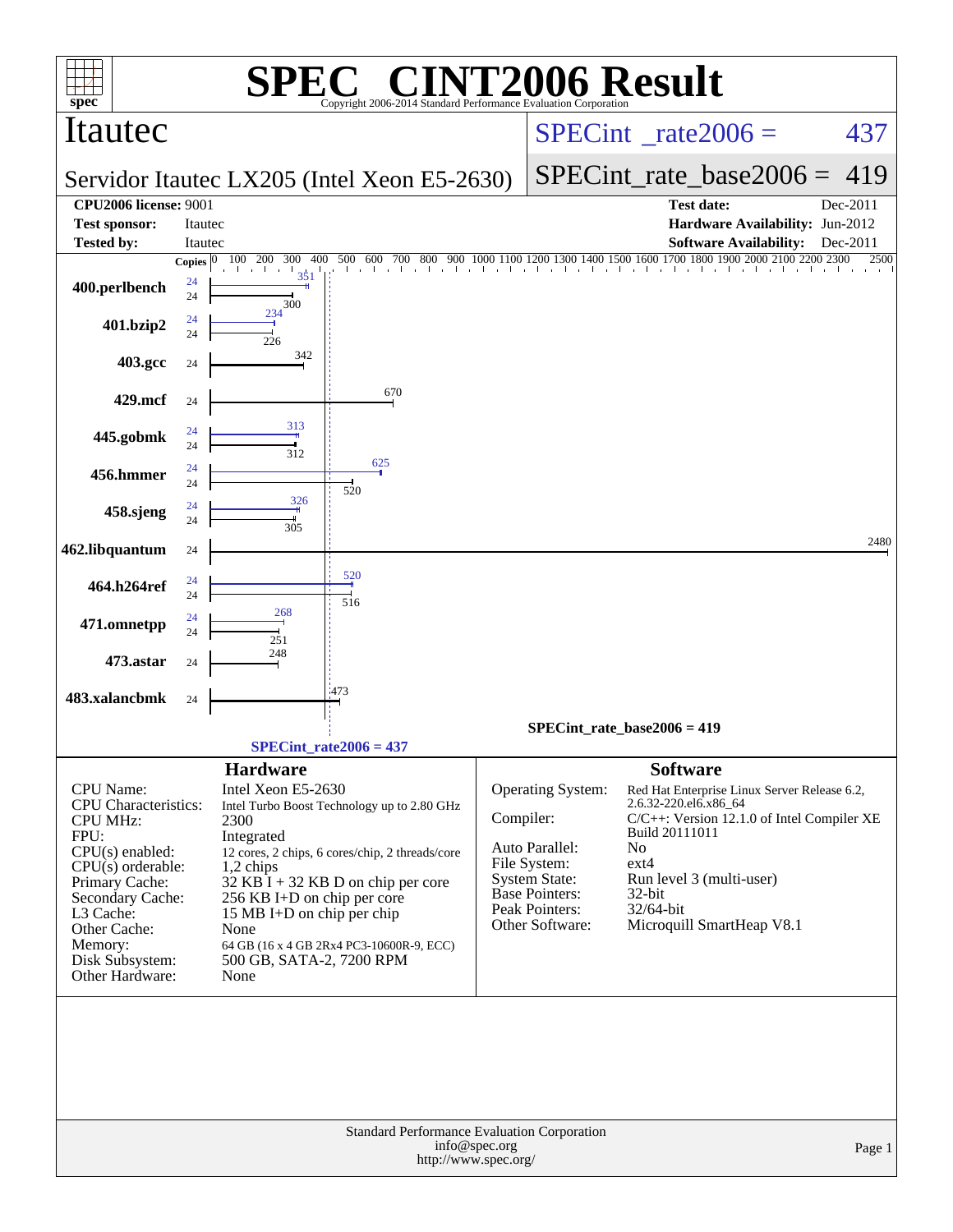

### Itautec

## SPECint rate $2006 = 437$

Servidor Itautec LX205 (Intel Xeon E5-2630)

[SPECint\\_rate\\_base2006 =](http://www.spec.org/auto/cpu2006/Docs/result-fields.html#SPECintratebase2006) 419

**[CPU2006 license:](http://www.spec.org/auto/cpu2006/Docs/result-fields.html#CPU2006license)** 9001 **[Test date:](http://www.spec.org/auto/cpu2006/Docs/result-fields.html#Testdate)** Dec-2011

**[Test sponsor:](http://www.spec.org/auto/cpu2006/Docs/result-fields.html#Testsponsor)** Itautec **[Hardware Availability:](http://www.spec.org/auto/cpu2006/Docs/result-fields.html#HardwareAvailability)** Jun-2012 **[Tested by:](http://www.spec.org/auto/cpu2006/Docs/result-fields.html#Testedby)** Itautec **Italien Contract Contract Contract Contract Contract Contract Contract Contract Contract Contract Contract Contract Contract Contract Contract Contract Contract Contract Contract Contract Contract Con** 

#### **[Results Table](http://www.spec.org/auto/cpu2006/Docs/result-fields.html#ResultsTable)**

|                                                                                                          | <b>Base</b>   |                |            |                |       |                |                  | <b>Peak</b>   |                |              |                |              |                |              |
|----------------------------------------------------------------------------------------------------------|---------------|----------------|------------|----------------|-------|----------------|------------------|---------------|----------------|--------------|----------------|--------------|----------------|--------------|
| <b>Benchmark</b>                                                                                         | <b>Copies</b> | <b>Seconds</b> | Ratio      | <b>Seconds</b> | Ratio | <b>Seconds</b> | Ratio            | <b>Copies</b> | <b>Seconds</b> | <b>Ratio</b> | <b>Seconds</b> | <b>Ratio</b> | <b>Seconds</b> | <b>Ratio</b> |
| 400.perlbench                                                                                            | 24            | 782            | <b>300</b> | 781            | 300   | 785            | 299 <sub>1</sub> | 24            | 651            | 360          | 667            | 351          | 667            | 351          |
| 401.bzip2                                                                                                | 24            | 1020           | 227        | 1028           | 225   | 1023           | 226              | 24            | 989            | 234          | 1001           | 231          | 990            | 234          |
| $403.\mathrm{gcc}$                                                                                       | 24            | 564            | 342        | 566            | 341   | 565            | 342              | 24            | 564            | 342          | 566            | 341          | 565            | 342          |
| $429$ .mcf                                                                                               | 24            | 327            | 670        | 327            | 670   | 327            | 670              | 24            | 327            | 670          | 327            | 670          | 327            | 670          |
| $445$ .gobmk                                                                                             | 24            | 799            | 315        | 806            | 312   | 819            | 307              | 24            | 805            | 313          | 783            | 322          | 803            | <u>313</u>   |
| 456.hmmer                                                                                                | 24            | 432            | 519        | 431            | 520   | 430            | 521              | 24            | 360            | 622          | 358            | 625          | 358            | 626          |
| $458$ .sjeng                                                                                             | 24            | 952            | 305        | 934            | 311   | 955            | 304              | 24            | 889            | 327          | 890            | 326          | 915            | 318          |
| 462.libquantum                                                                                           | 24            | 200            | 2480       | 200            | 2480  | 201            | 2480             | 24            | 200            | 2480         | 200            | 2480         | 201            | 2480         |
| 464.h264ref                                                                                              | 24            | 1028           | 516        | 1031           | 515   | 1029           | 516              | 24            | 1033           | 514          | 1019           | 521          | 1021           | 520          |
| 471.omnetpp                                                                                              | 24            | 597            | 251        | 596            | 252   | 597            | 251              | 24            | 558            | 269          | 560            | 268          | 561            | 267          |
| 473.astar                                                                                                | 24            | 679            | 248        | 680            | 248   | 679            | 248              | 24            | 679            | 248          | 680            | 248          | 679            | 248          |
| 483.xalancbmk                                                                                            | 24            | 350            | 473        | 351            | 472   | 349            | 474              | 24            | 350            | 473          | 351            | 472          | 349            | 474          |
| Results appear in the order in which they were run. Bold underlined text indicates a median measurement. |               |                |            |                |       |                |                  |               |                |              |                |              |                |              |

#### **[Submit Notes](http://www.spec.org/auto/cpu2006/Docs/result-fields.html#SubmitNotes)**

The config file option 'submit' was used. numactl was used to bind copies to the cores

#### **[Operating System Notes](http://www.spec.org/auto/cpu2006/Docs/result-fields.html#OperatingSystemNotes)**

 'ulimit -s unlimited' was used to set the stacksize to unlimited prior to run. Large pages were not enabled for this run

#### **[Platform Notes](http://www.spec.org/auto/cpu2006/Docs/result-fields.html#PlatformNotes)**

 Sysinfo program /home/rcaneca/cpu2006/Docs/sysinfo \$Rev: 6775 \$ \$Date:: 2011-08-16 #\$ 8787f7622badcf24e01c368b1db4377c running on localhost Wed Dec 14 16:47:42 2011 This section contains SUT (System Under Test) info as seen by some common utilities. To remove or add to this section, see: <http://www.spec.org/cpu2006/Docs/config.html#sysinfo> From /proc/cpuinfo model name : Genuine Intel(R) CPU @ 2.30GHz model name : Intel(R) Xeon(R) CPU E5-2630 0 @ 2.30GHz 2 "physical id"s (chips) 24 "processors" cores, siblings (Caution: counting these is hw and system dependent. The following excerpts from /proc/cpuinfo might not be reliable. Use with caution.) cpu cores : 6 Continued on next page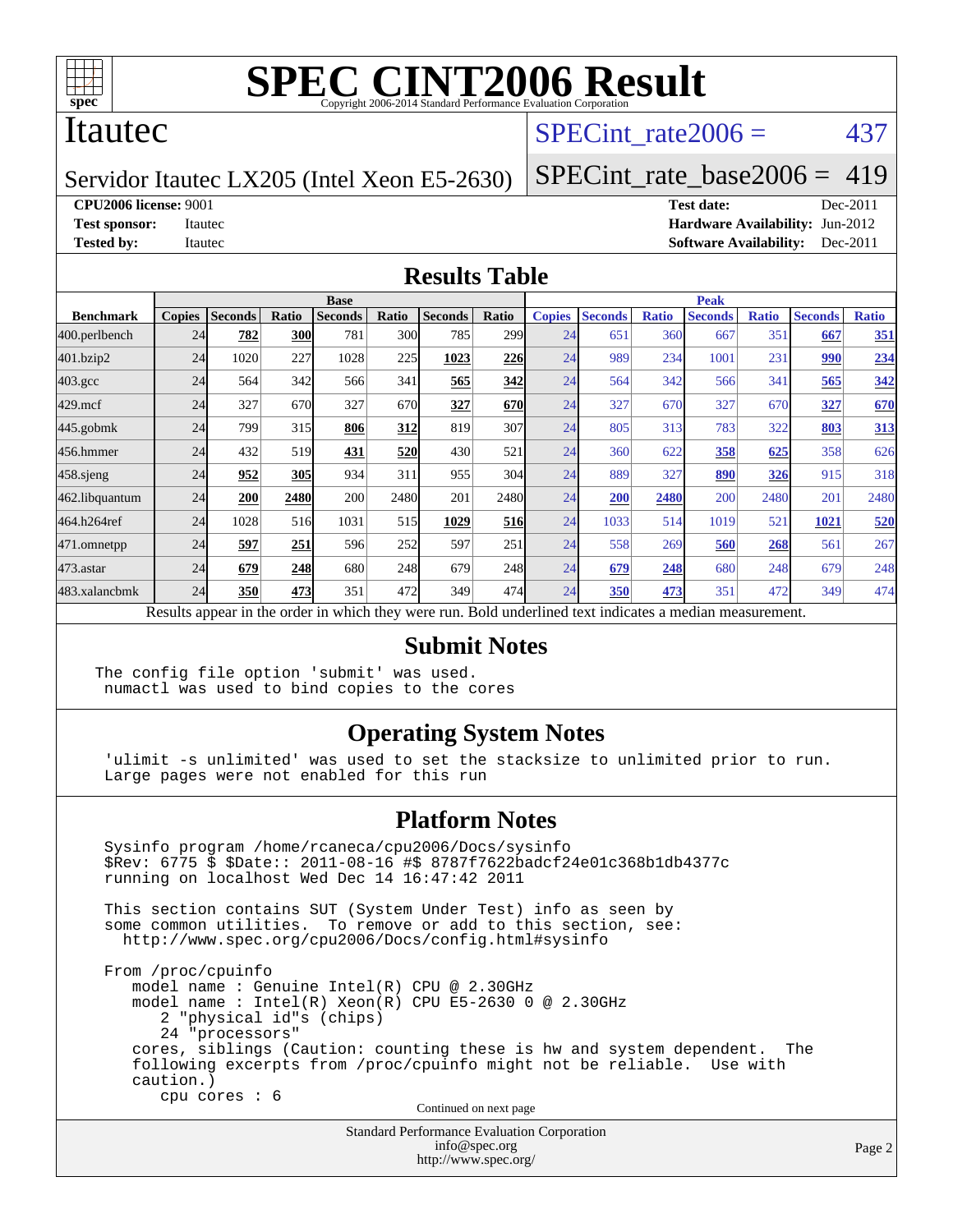

### Itautec

SPECint rate $2006 = 437$ 

Servidor Itautec LX205 (Intel Xeon E5-2630)

[SPECint\\_rate\\_base2006 =](http://www.spec.org/auto/cpu2006/Docs/result-fields.html#SPECintratebase2006)  $419$ 

**[CPU2006 license:](http://www.spec.org/auto/cpu2006/Docs/result-fields.html#CPU2006license)** 9001 **[Test date:](http://www.spec.org/auto/cpu2006/Docs/result-fields.html#Testdate)** Dec-2011 **[Test sponsor:](http://www.spec.org/auto/cpu2006/Docs/result-fields.html#Testsponsor)** Itautec **[Hardware Availability:](http://www.spec.org/auto/cpu2006/Docs/result-fields.html#HardwareAvailability)** Jun-2012 **[Tested by:](http://www.spec.org/auto/cpu2006/Docs/result-fields.html#Testedby)** Itautec **Italien Contract Contract Contract Contract Contract Contract Contract Contract Contract Contract Contract Contract Contract Contract Contract Contract Contract Contract Contract Contract Contract Con** 

#### **[Platform Notes \(Continued\)](http://www.spec.org/auto/cpu2006/Docs/result-fields.html#PlatformNotes)**

 siblings : 12 physical 0: cores 0 1 2 3 4 5 physical 1: cores 0 1 2 3 4 5 cache size : 15360 KB From /proc/meminfo MemTotal: 65944204 kB HugePages\_Total: 0<br>Hugepagesize: 2048 kB Hugepagesize: /usr/bin/lsb\_release -d Red Hat Enterprise Linux Server release 6.2 (Santiago) From /etc/\*release\* /etc/\*version\* redhat-release: Red Hat Enterprise Linux Server release 6.2 (Santiago) system-release: Red Hat Enterprise Linux Server release 6.2 (Santiago) system-release-cpe: cpe:/o:redhat:enterprise\_linux:6server:ga:server uname -a: Linux localhost 2.6.32-220.el6.x86\_64 #1 SMP Wed Nov 9 08:03:13 EST 2011 x86\_64 x86\_64 x86\_64 GNU/Linux run-level 3 Dec 14 16:40 SPEC is set to: /home/rcaneca/cpu2006<br>Filesystem Type Size Used A Type Size Used Avail Use% Mounted on /dev/mapper/vg\_it5rh-lv\_home 193G 2.0G 181G 2% / home

(End of data from sysinfo program)

#### **[General Notes](http://www.spec.org/auto/cpu2006/Docs/result-fields.html#GeneralNotes)**

 This result was measured on the Servidor Itautec MX205. The Servidor Itautec MX205, the Servidor Itautec MX225+ and the Servidor Itautec LX205 are electronically equivalent.

## **[Base Compiler Invocation](http://www.spec.org/auto/cpu2006/Docs/result-fields.html#BaseCompilerInvocation)**

[C benchmarks](http://www.spec.org/auto/cpu2006/Docs/result-fields.html#Cbenchmarks): [icc -m32](http://www.spec.org/cpu2006/results/res2012q3/cpu2006-20120904-24408.flags.html#user_CCbase_intel_icc_5ff4a39e364c98233615fdd38438c6f2)

[C++ benchmarks:](http://www.spec.org/auto/cpu2006/Docs/result-fields.html#CXXbenchmarks) [icpc -m32](http://www.spec.org/cpu2006/results/res2012q3/cpu2006-20120904-24408.flags.html#user_CXXbase_intel_icpc_4e5a5ef1a53fd332b3c49e69c3330699)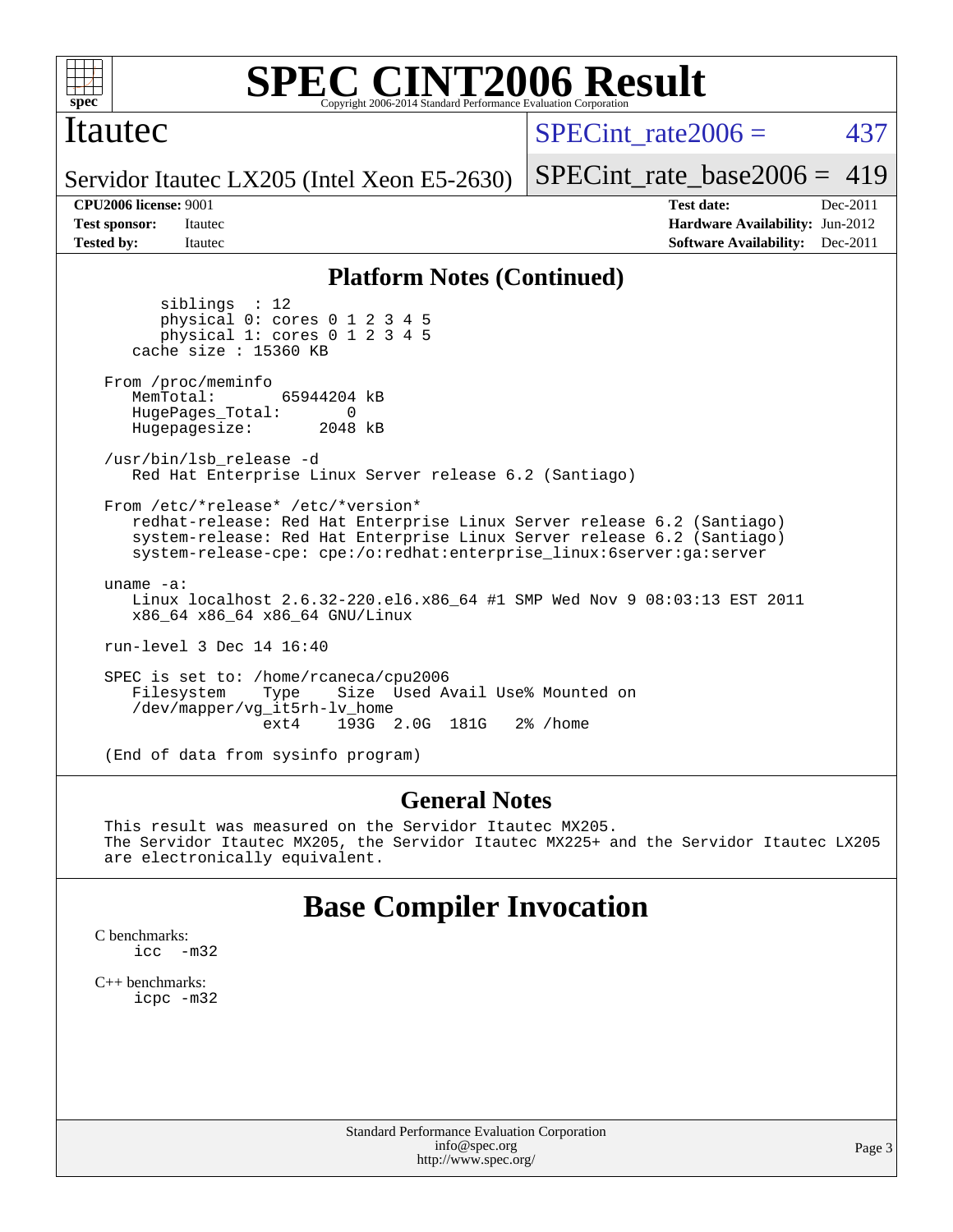

#### Itautec

SPECint rate $2006 = 437$ 

Servidor Itautec LX205 (Intel Xeon E5-2630)

**[CPU2006 license:](http://www.spec.org/auto/cpu2006/Docs/result-fields.html#CPU2006license)** 9001 **[Test date:](http://www.spec.org/auto/cpu2006/Docs/result-fields.html#Testdate)** Dec-2011

[SPECint\\_rate\\_base2006 =](http://www.spec.org/auto/cpu2006/Docs/result-fields.html#SPECintratebase2006) 419

**[Test sponsor:](http://www.spec.org/auto/cpu2006/Docs/result-fields.html#Testsponsor)** Itautec **[Hardware Availability:](http://www.spec.org/auto/cpu2006/Docs/result-fields.html#HardwareAvailability)** Jun-2012 **[Tested by:](http://www.spec.org/auto/cpu2006/Docs/result-fields.html#Testedby)** Itautec **Italien Contract Contract Contract Contract Contract Contract Contract Contract Contract Contract Contract Contract Contract Contract Contract Contract Contract Contract Contract Contract Contract Con** 

## **[Base Portability Flags](http://www.spec.org/auto/cpu2006/Docs/result-fields.html#BasePortabilityFlags)**

 400.perlbench: [-DSPEC\\_CPU\\_LINUX\\_IA32](http://www.spec.org/cpu2006/results/res2012q3/cpu2006-20120904-24408.flags.html#b400.perlbench_baseCPORTABILITY_DSPEC_CPU_LINUX_IA32) 462.libquantum: [-DSPEC\\_CPU\\_LINUX](http://www.spec.org/cpu2006/results/res2012q3/cpu2006-20120904-24408.flags.html#b462.libquantum_baseCPORTABILITY_DSPEC_CPU_LINUX) 483.xalancbmk: [-DSPEC\\_CPU\\_LINUX](http://www.spec.org/cpu2006/results/res2012q3/cpu2006-20120904-24408.flags.html#b483.xalancbmk_baseCXXPORTABILITY_DSPEC_CPU_LINUX)

**[Base Optimization Flags](http://www.spec.org/auto/cpu2006/Docs/result-fields.html#BaseOptimizationFlags)**

[C benchmarks](http://www.spec.org/auto/cpu2006/Docs/result-fields.html#Cbenchmarks):

[-xSSE4.2](http://www.spec.org/cpu2006/results/res2012q3/cpu2006-20120904-24408.flags.html#user_CCbase_f-xSSE42_f91528193cf0b216347adb8b939d4107) [-ipo](http://www.spec.org/cpu2006/results/res2012q3/cpu2006-20120904-24408.flags.html#user_CCbase_f-ipo) [-O3](http://www.spec.org/cpu2006/results/res2012q3/cpu2006-20120904-24408.flags.html#user_CCbase_f-O3) [-no-prec-div](http://www.spec.org/cpu2006/results/res2012q3/cpu2006-20120904-24408.flags.html#user_CCbase_f-no-prec-div) [-opt-prefetch](http://www.spec.org/cpu2006/results/res2012q3/cpu2006-20120904-24408.flags.html#user_CCbase_f-opt-prefetch) [-opt-mem-layout-trans=3](http://www.spec.org/cpu2006/results/res2012q3/cpu2006-20120904-24408.flags.html#user_CCbase_f-opt-mem-layout-trans_a7b82ad4bd7abf52556d4961a2ae94d5)

[C++ benchmarks:](http://www.spec.org/auto/cpu2006/Docs/result-fields.html#CXXbenchmarks)

[-xSSE4.2](http://www.spec.org/cpu2006/results/res2012q3/cpu2006-20120904-24408.flags.html#user_CXXbase_f-xSSE42_f91528193cf0b216347adb8b939d4107) [-ipo](http://www.spec.org/cpu2006/results/res2012q3/cpu2006-20120904-24408.flags.html#user_CXXbase_f-ipo) [-O3](http://www.spec.org/cpu2006/results/res2012q3/cpu2006-20120904-24408.flags.html#user_CXXbase_f-O3) [-no-prec-div](http://www.spec.org/cpu2006/results/res2012q3/cpu2006-20120904-24408.flags.html#user_CXXbase_f-no-prec-div) [-opt-prefetch](http://www.spec.org/cpu2006/results/res2012q3/cpu2006-20120904-24408.flags.html#user_CXXbase_f-opt-prefetch) [-opt-mem-layout-trans=3](http://www.spec.org/cpu2006/results/res2012q3/cpu2006-20120904-24408.flags.html#user_CXXbase_f-opt-mem-layout-trans_a7b82ad4bd7abf52556d4961a2ae94d5) [-Wl,-z,muldefs](http://www.spec.org/cpu2006/results/res2012q3/cpu2006-20120904-24408.flags.html#user_CXXbase_link_force_multiple1_74079c344b956b9658436fd1b6dd3a8a) [-L/home/rcaneca/sh/SmartHeap\\_8.1/lib -lsmartheap](http://www.spec.org/cpu2006/results/res2012q3/cpu2006-20120904-24408.flags.html#user_CXXbase_SmartHeap_0f3a9c58980a95eacf4c6b7a458c149d)

## **[Base Other Flags](http://www.spec.org/auto/cpu2006/Docs/result-fields.html#BaseOtherFlags)**

[C benchmarks](http://www.spec.org/auto/cpu2006/Docs/result-fields.html#Cbenchmarks):

403.gcc: [-Dalloca=\\_alloca](http://www.spec.org/cpu2006/results/res2012q3/cpu2006-20120904-24408.flags.html#b403.gcc_baseEXTRA_CFLAGS_Dalloca_be3056838c12de2578596ca5467af7f3)

## **[Peak Compiler Invocation](http://www.spec.org/auto/cpu2006/Docs/result-fields.html#PeakCompilerInvocation)**

[C benchmarks \(except as noted below\)](http://www.spec.org/auto/cpu2006/Docs/result-fields.html#Cbenchmarksexceptasnotedbelow):

[icc -m32](http://www.spec.org/cpu2006/results/res2012q3/cpu2006-20120904-24408.flags.html#user_CCpeak_intel_icc_5ff4a39e364c98233615fdd38438c6f2)

400.perlbench: [icc -m64](http://www.spec.org/cpu2006/results/res2012q3/cpu2006-20120904-24408.flags.html#user_peakCCLD400_perlbench_intel_icc_64bit_bda6cc9af1fdbb0edc3795bac97ada53)

401.bzip2: [icc -m64](http://www.spec.org/cpu2006/results/res2012q3/cpu2006-20120904-24408.flags.html#user_peakCCLD401_bzip2_intel_icc_64bit_bda6cc9af1fdbb0edc3795bac97ada53)

456.hmmer: [icc -m64](http://www.spec.org/cpu2006/results/res2012q3/cpu2006-20120904-24408.flags.html#user_peakCCLD456_hmmer_intel_icc_64bit_bda6cc9af1fdbb0edc3795bac97ada53)

458.sjeng: [icc -m64](http://www.spec.org/cpu2006/results/res2012q3/cpu2006-20120904-24408.flags.html#user_peakCCLD458_sjeng_intel_icc_64bit_bda6cc9af1fdbb0edc3795bac97ada53)

[C++ benchmarks:](http://www.spec.org/auto/cpu2006/Docs/result-fields.html#CXXbenchmarks) [icpc -m32](http://www.spec.org/cpu2006/results/res2012q3/cpu2006-20120904-24408.flags.html#user_CXXpeak_intel_icpc_4e5a5ef1a53fd332b3c49e69c3330699)

## **[Peak Portability Flags](http://www.spec.org/auto/cpu2006/Docs/result-fields.html#PeakPortabilityFlags)**

 400.perlbench: [-DSPEC\\_CPU\\_LP64](http://www.spec.org/cpu2006/results/res2012q3/cpu2006-20120904-24408.flags.html#b400.perlbench_peakCPORTABILITY_DSPEC_CPU_LP64) [-DSPEC\\_CPU\\_LINUX\\_X64](http://www.spec.org/cpu2006/results/res2012q3/cpu2006-20120904-24408.flags.html#b400.perlbench_peakCPORTABILITY_DSPEC_CPU_LINUX_X64) 401.bzip2: [-DSPEC\\_CPU\\_LP64](http://www.spec.org/cpu2006/results/res2012q3/cpu2006-20120904-24408.flags.html#suite_peakCPORTABILITY401_bzip2_DSPEC_CPU_LP64) 456.hmmer: [-DSPEC\\_CPU\\_LP64](http://www.spec.org/cpu2006/results/res2012q3/cpu2006-20120904-24408.flags.html#suite_peakCPORTABILITY456_hmmer_DSPEC_CPU_LP64) 458.sjeng: [-DSPEC\\_CPU\\_LP64](http://www.spec.org/cpu2006/results/res2012q3/cpu2006-20120904-24408.flags.html#suite_peakCPORTABILITY458_sjeng_DSPEC_CPU_LP64)

Continued on next page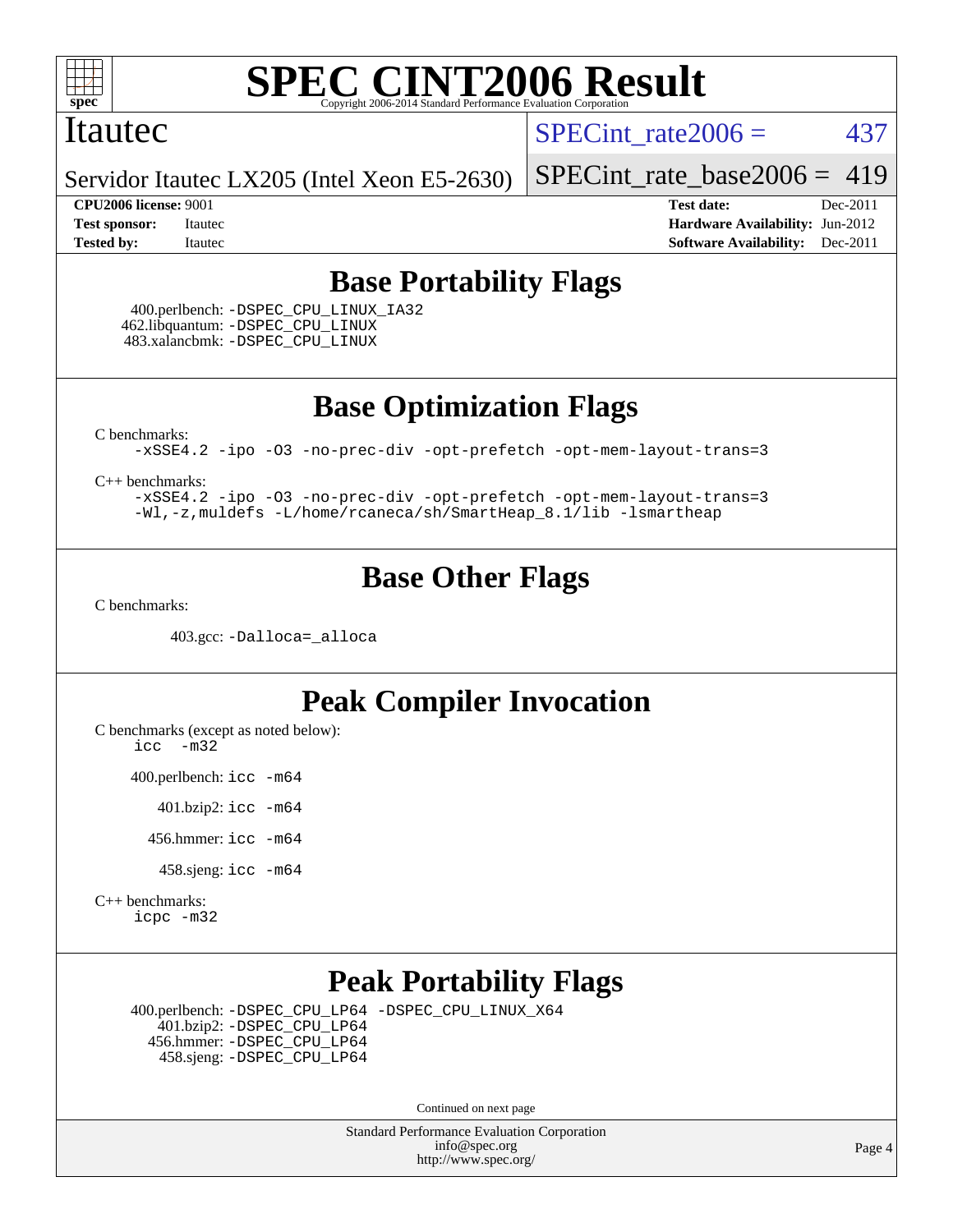

#### **[SPEC CINT2006 Result](http://www.spec.org/auto/cpu2006/Docs/result-fields.html#SPECCINT2006Result)** Copyright 2006-2014 Standard Performance Evaluation C

## Itautec

SPECint rate $2006 = 437$ 

Servidor Itautec LX205 (Intel Xeon E5-2630)

[SPECint\\_rate\\_base2006 =](http://www.spec.org/auto/cpu2006/Docs/result-fields.html#SPECintratebase2006) 419

**[CPU2006 license:](http://www.spec.org/auto/cpu2006/Docs/result-fields.html#CPU2006license)** 9001 **[Test date:](http://www.spec.org/auto/cpu2006/Docs/result-fields.html#Testdate)** Dec-2011 **[Test sponsor:](http://www.spec.org/auto/cpu2006/Docs/result-fields.html#Testsponsor)** Itautec **[Hardware Availability:](http://www.spec.org/auto/cpu2006/Docs/result-fields.html#HardwareAvailability)** Jun-2012 **[Tested by:](http://www.spec.org/auto/cpu2006/Docs/result-fields.html#Testedby)** Itautec **[Software Availability:](http://www.spec.org/auto/cpu2006/Docs/result-fields.html#SoftwareAvailability)** Dec-2011

# **[Peak Portability Flags \(Continued\)](http://www.spec.org/auto/cpu2006/Docs/result-fields.html#PeakPortabilityFlags)**

 462.libquantum: [-DSPEC\\_CPU\\_LINUX](http://www.spec.org/cpu2006/results/res2012q3/cpu2006-20120904-24408.flags.html#b462.libquantum_peakCPORTABILITY_DSPEC_CPU_LINUX) 483.xalancbmk: [-DSPEC\\_CPU\\_LINUX](http://www.spec.org/cpu2006/results/res2012q3/cpu2006-20120904-24408.flags.html#b483.xalancbmk_peakCXXPORTABILITY_DSPEC_CPU_LINUX)

# **[Peak Optimization Flags](http://www.spec.org/auto/cpu2006/Docs/result-fields.html#PeakOptimizationFlags)**

[C benchmarks](http://www.spec.org/auto/cpu2006/Docs/result-fields.html#Cbenchmarks):

Standard Performance Evaluation Corporation [info@spec.org](mailto:info@spec.org) 400.perlbench: [-xSSE4.2](http://www.spec.org/cpu2006/results/res2012q3/cpu2006-20120904-24408.flags.html#user_peakPASS2_CFLAGSPASS2_LDCFLAGS400_perlbench_f-xSSE42_f91528193cf0b216347adb8b939d4107)(pass 2) [-prof-gen](http://www.spec.org/cpu2006/results/res2012q3/cpu2006-20120904-24408.flags.html#user_peakPASS1_CFLAGSPASS1_LDCFLAGS400_perlbench_prof_gen_e43856698f6ca7b7e442dfd80e94a8fc)(pass 1) [-ipo](http://www.spec.org/cpu2006/results/res2012q3/cpu2006-20120904-24408.flags.html#user_peakPASS2_CFLAGSPASS2_LDCFLAGS400_perlbench_f-ipo)(pass 2) [-O3](http://www.spec.org/cpu2006/results/res2012q3/cpu2006-20120904-24408.flags.html#user_peakPASS2_CFLAGSPASS2_LDCFLAGS400_perlbench_f-O3)(pass 2) [-no-prec-div](http://www.spec.org/cpu2006/results/res2012q3/cpu2006-20120904-24408.flags.html#user_peakPASS2_CFLAGSPASS2_LDCFLAGS400_perlbench_f-no-prec-div)(pass 2) [-prof-use](http://www.spec.org/cpu2006/results/res2012q3/cpu2006-20120904-24408.flags.html#user_peakPASS2_CFLAGSPASS2_LDCFLAGS400_perlbench_prof_use_bccf7792157ff70d64e32fe3e1250b55)(pass 2) [-B /usr/share/libhugetlbfs/ -Wl,-melf\\_x86\\_64 -Wl,-hugetlbfs-link=BDT](http://www.spec.org/cpu2006/results/res2012q3/cpu2006-20120904-24408.flags.html#user_peakPASS1_LDOPTPASS2_LDOPT400_perlbench_link_for_large_pages_64bit_fe1717234df9d3a8c8833ff77218828e) 401.bzip2: [-xSSE4.2](http://www.spec.org/cpu2006/results/res2012q3/cpu2006-20120904-24408.flags.html#user_peakPASS2_CFLAGSPASS2_LDCFLAGS401_bzip2_f-xSSE42_f91528193cf0b216347adb8b939d4107)(pass 2) [-prof-gen](http://www.spec.org/cpu2006/results/res2012q3/cpu2006-20120904-24408.flags.html#user_peakPASS1_CFLAGSPASS1_LDCFLAGS401_bzip2_prof_gen_e43856698f6ca7b7e442dfd80e94a8fc)(pass 1) [-ipo](http://www.spec.org/cpu2006/results/res2012q3/cpu2006-20120904-24408.flags.html#user_peakPASS2_CFLAGSPASS2_LDCFLAGS401_bzip2_f-ipo)(pass 2) [-O3](http://www.spec.org/cpu2006/results/res2012q3/cpu2006-20120904-24408.flags.html#user_peakPASS2_CFLAGSPASS2_LDCFLAGS401_bzip2_f-O3)(pass 2) [-no-prec-div](http://www.spec.org/cpu2006/results/res2012q3/cpu2006-20120904-24408.flags.html#user_peakPASS2_CFLAGSPASS2_LDCFLAGS401_bzip2_f-no-prec-div)(pass 2) [-prof-use](http://www.spec.org/cpu2006/results/res2012q3/cpu2006-20120904-24408.flags.html#user_peakPASS2_CFLAGSPASS2_LDCFLAGS401_bzip2_prof_use_bccf7792157ff70d64e32fe3e1250b55)(pass 2) [-opt-prefetch](http://www.spec.org/cpu2006/results/res2012q3/cpu2006-20120904-24408.flags.html#user_peakCOPTIMIZE401_bzip2_f-opt-prefetch) [-auto-ilp32](http://www.spec.org/cpu2006/results/res2012q3/cpu2006-20120904-24408.flags.html#user_peakCOPTIMIZE401_bzip2_f-auto-ilp32) [-ansi-alias](http://www.spec.org/cpu2006/results/res2012q3/cpu2006-20120904-24408.flags.html#user_peakCOPTIMIZE401_bzip2_f-ansi-alias) [-B /usr/share/libhugetlbfs/ -Wl,-melf\\_x86\\_64 -Wl,-hugetlbfs-link=BDT](http://www.spec.org/cpu2006/results/res2012q3/cpu2006-20120904-24408.flags.html#user_peakPASS1_LDOPTPASS2_LDOPT401_bzip2_link_for_large_pages_64bit_fe1717234df9d3a8c8833ff77218828e)  $403.\text{gcc: basepeak}$  = yes 429.mcf: basepeak = yes 445.gobmk: [-xSSE4.2](http://www.spec.org/cpu2006/results/res2012q3/cpu2006-20120904-24408.flags.html#user_peakPASS2_CFLAGSPASS2_LDCFLAGS445_gobmk_f-xSSE42_f91528193cf0b216347adb8b939d4107)(pass 2) [-prof-gen](http://www.spec.org/cpu2006/results/res2012q3/cpu2006-20120904-24408.flags.html#user_peakPASS1_CFLAGSPASS1_LDCFLAGS445_gobmk_prof_gen_e43856698f6ca7b7e442dfd80e94a8fc)(pass 1) [-prof-use](http://www.spec.org/cpu2006/results/res2012q3/cpu2006-20120904-24408.flags.html#user_peakPASS2_CFLAGSPASS2_LDCFLAGS445_gobmk_prof_use_bccf7792157ff70d64e32fe3e1250b55)(pass 2) [-ansi-alias](http://www.spec.org/cpu2006/results/res2012q3/cpu2006-20120904-24408.flags.html#user_peakCOPTIMIZE445_gobmk_f-ansi-alias) [-auto-ilp32](http://www.spec.org/cpu2006/results/res2012q3/cpu2006-20120904-24408.flags.html#user_peakCOPTIMIZE445_gobmk_f-auto-ilp32) 456.hmmer: [-xSSE4.2](http://www.spec.org/cpu2006/results/res2012q3/cpu2006-20120904-24408.flags.html#user_peakCOPTIMIZE456_hmmer_f-xSSE42_f91528193cf0b216347adb8b939d4107) [-ipo](http://www.spec.org/cpu2006/results/res2012q3/cpu2006-20120904-24408.flags.html#user_peakCOPTIMIZE456_hmmer_f-ipo) [-O3](http://www.spec.org/cpu2006/results/res2012q3/cpu2006-20120904-24408.flags.html#user_peakCOPTIMIZE456_hmmer_f-O3) [-no-prec-div](http://www.spec.org/cpu2006/results/res2012q3/cpu2006-20120904-24408.flags.html#user_peakCOPTIMIZE456_hmmer_f-no-prec-div) [-unroll2](http://www.spec.org/cpu2006/results/res2012q3/cpu2006-20120904-24408.flags.html#user_peakCOPTIMIZE456_hmmer_f-unroll_784dae83bebfb236979b41d2422d7ec2) [-auto-ilp32](http://www.spec.org/cpu2006/results/res2012q3/cpu2006-20120904-24408.flags.html#user_peakCOPTIMIZE456_hmmer_f-auto-ilp32) [-B /usr/share/libhugetlbfs/ -Wl,-melf\\_x86\\_64 -Wl,-hugetlbfs-link=BDT](http://www.spec.org/cpu2006/results/res2012q3/cpu2006-20120904-24408.flags.html#user_peakLDOPT456_hmmer_link_for_large_pages_64bit_fe1717234df9d3a8c8833ff77218828e) 458.sjeng: [-xSSE4.2](http://www.spec.org/cpu2006/results/res2012q3/cpu2006-20120904-24408.flags.html#user_peakPASS2_CFLAGSPASS2_LDCFLAGS458_sjeng_f-xSSE42_f91528193cf0b216347adb8b939d4107)(pass 2) [-prof-gen](http://www.spec.org/cpu2006/results/res2012q3/cpu2006-20120904-24408.flags.html#user_peakPASS1_CFLAGSPASS1_LDCFLAGS458_sjeng_prof_gen_e43856698f6ca7b7e442dfd80e94a8fc)(pass 1) [-ipo](http://www.spec.org/cpu2006/results/res2012q3/cpu2006-20120904-24408.flags.html#user_peakPASS2_CFLAGSPASS2_LDCFLAGS458_sjeng_f-ipo)(pass 2) [-O3](http://www.spec.org/cpu2006/results/res2012q3/cpu2006-20120904-24408.flags.html#user_peakPASS2_CFLAGSPASS2_LDCFLAGS458_sjeng_f-O3)(pass 2) [-no-prec-div](http://www.spec.org/cpu2006/results/res2012q3/cpu2006-20120904-24408.flags.html#user_peakPASS2_CFLAGSPASS2_LDCFLAGS458_sjeng_f-no-prec-div)(pass 2) [-prof-use](http://www.spec.org/cpu2006/results/res2012q3/cpu2006-20120904-24408.flags.html#user_peakPASS2_CFLAGSPASS2_LDCFLAGS458_sjeng_prof_use_bccf7792157ff70d64e32fe3e1250b55)(pass 2) [-unroll4](http://www.spec.org/cpu2006/results/res2012q3/cpu2006-20120904-24408.flags.html#user_peakCOPTIMIZE458_sjeng_f-unroll_4e5e4ed65b7fd20bdcd365bec371b81f) [-auto-ilp32](http://www.spec.org/cpu2006/results/res2012q3/cpu2006-20120904-24408.flags.html#user_peakCOPTIMIZE458_sjeng_f-auto-ilp32) [-B /usr/share/libhugetlbfs/ -Wl,-melf\\_x86\\_64 -Wl,-hugetlbfs-link=BDT](http://www.spec.org/cpu2006/results/res2012q3/cpu2006-20120904-24408.flags.html#user_peakPASS1_LDOPTPASS2_LDOPT458_sjeng_link_for_large_pages_64bit_fe1717234df9d3a8c8833ff77218828e)  $462$ .libquantum: basepeak = yes 464.h264ref: [-xSSE4.2](http://www.spec.org/cpu2006/results/res2012q3/cpu2006-20120904-24408.flags.html#user_peakPASS2_CFLAGSPASS2_LDCFLAGS464_h264ref_f-xSSE42_f91528193cf0b216347adb8b939d4107)(pass 2) [-prof-gen](http://www.spec.org/cpu2006/results/res2012q3/cpu2006-20120904-24408.flags.html#user_peakPASS1_CFLAGSPASS1_LDCFLAGS464_h264ref_prof_gen_e43856698f6ca7b7e442dfd80e94a8fc)(pass 1) [-ipo](http://www.spec.org/cpu2006/results/res2012q3/cpu2006-20120904-24408.flags.html#user_peakPASS2_CFLAGSPASS2_LDCFLAGS464_h264ref_f-ipo)(pass 2) [-O3](http://www.spec.org/cpu2006/results/res2012q3/cpu2006-20120904-24408.flags.html#user_peakPASS2_CFLAGSPASS2_LDCFLAGS464_h264ref_f-O3)(pass 2) [-no-prec-div](http://www.spec.org/cpu2006/results/res2012q3/cpu2006-20120904-24408.flags.html#user_peakPASS2_CFLAGSPASS2_LDCFLAGS464_h264ref_f-no-prec-div)(pass 2) [-prof-use](http://www.spec.org/cpu2006/results/res2012q3/cpu2006-20120904-24408.flags.html#user_peakPASS2_CFLAGSPASS2_LDCFLAGS464_h264ref_prof_use_bccf7792157ff70d64e32fe3e1250b55)(pass 2) [-unroll2](http://www.spec.org/cpu2006/results/res2012q3/cpu2006-20120904-24408.flags.html#user_peakCOPTIMIZE464_h264ref_f-unroll_784dae83bebfb236979b41d2422d7ec2) [-ansi-alias](http://www.spec.org/cpu2006/results/res2012q3/cpu2006-20120904-24408.flags.html#user_peakCOPTIMIZE464_h264ref_f-ansi-alias) [C++ benchmarks:](http://www.spec.org/auto/cpu2006/Docs/result-fields.html#CXXbenchmarks) 471.omnetpp: [-xSSE4.2](http://www.spec.org/cpu2006/results/res2012q3/cpu2006-20120904-24408.flags.html#user_peakPASS2_CXXFLAGSPASS2_LDCXXFLAGS471_omnetpp_f-xSSE42_f91528193cf0b216347adb8b939d4107)(pass 2) [-prof-gen](http://www.spec.org/cpu2006/results/res2012q3/cpu2006-20120904-24408.flags.html#user_peakPASS1_CXXFLAGSPASS1_LDCXXFLAGS471_omnetpp_prof_gen_e43856698f6ca7b7e442dfd80e94a8fc)(pass 1) [-ipo](http://www.spec.org/cpu2006/results/res2012q3/cpu2006-20120904-24408.flags.html#user_peakPASS2_CXXFLAGSPASS2_LDCXXFLAGS471_omnetpp_f-ipo)(pass 2) [-O3](http://www.spec.org/cpu2006/results/res2012q3/cpu2006-20120904-24408.flags.html#user_peakPASS2_CXXFLAGSPASS2_LDCXXFLAGS471_omnetpp_f-O3)(pass 2) [-no-prec-div](http://www.spec.org/cpu2006/results/res2012q3/cpu2006-20120904-24408.flags.html#user_peakPASS2_CXXFLAGSPASS2_LDCXXFLAGS471_omnetpp_f-no-prec-div)(pass 2) [-prof-use](http://www.spec.org/cpu2006/results/res2012q3/cpu2006-20120904-24408.flags.html#user_peakPASS2_CXXFLAGSPASS2_LDCXXFLAGS471_omnetpp_prof_use_bccf7792157ff70d64e32fe3e1250b55)(pass 2) [-ansi-alias](http://www.spec.org/cpu2006/results/res2012q3/cpu2006-20120904-24408.flags.html#user_peakCXXOPTIMIZE471_omnetpp_f-ansi-alias) [-opt-ra-region-strategy=block](http://www.spec.org/cpu2006/results/res2012q3/cpu2006-20120904-24408.flags.html#user_peakCXXOPTIMIZE471_omnetpp_f-opt-ra-region-strategy_a0a37c372d03933b2a18d4af463c1f69) [-Wl,-z,muldefs](http://www.spec.org/cpu2006/results/res2012q3/cpu2006-20120904-24408.flags.html#user_peakEXTRA_LDFLAGS471_omnetpp_link_force_multiple1_74079c344b956b9658436fd1b6dd3a8a) [-L/home/rcaneca/sh/SmartHeap\\_8.1/lib -lsmartheap](http://www.spec.org/cpu2006/results/res2012q3/cpu2006-20120904-24408.flags.html#user_peakEXTRA_LIBS471_omnetpp_SmartHeap_0f3a9c58980a95eacf4c6b7a458c149d)  $473$ .astar: basepeak = yes  $483.xalanchmk: basepeak = yes$ 

<http://www.spec.org/>